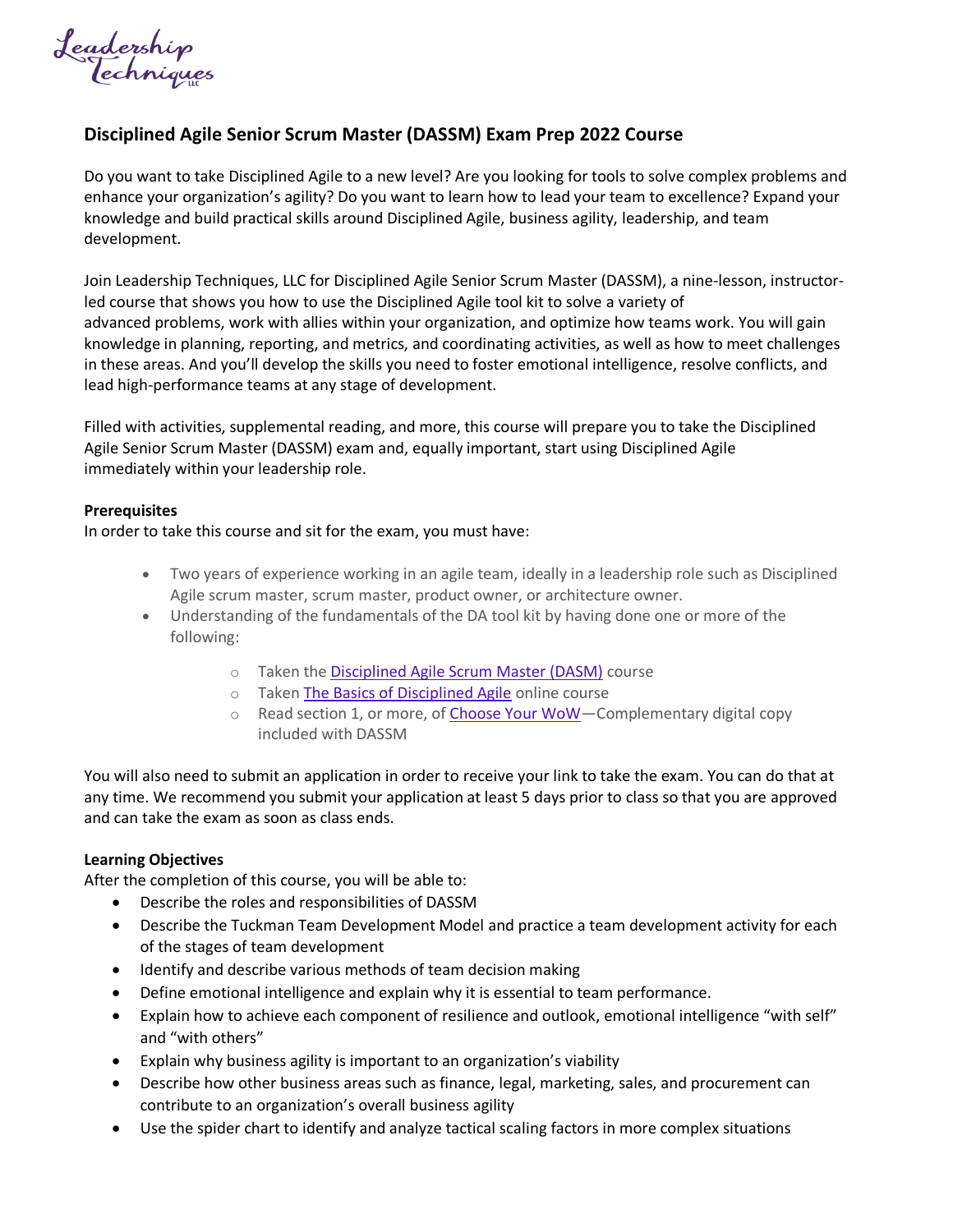- Describe the scope and purpose of the Disciplined DevOps layer
- Use the DA tool kit to optimize how the team works with the Disciplined DevOps layer, help resolve challenges, and the "test-first" method as it relates to the quality of requirements
- Describe what the criteria for "done" might look like
- Describe the scope and purpose of the value stream layer
- Use the DA tool kit to optimize how teams work with the value stream layer and to identify and help resolve challenges that the delivery teams face in the value stream layer
- Explain the purpose of the Coordinate Activities process goal and why it is important
- Explain how to improve the value creation structure of teams
- Use the DA tool kit to optimize the flow of work and solve challenges related to coordinating and collaborating across teams, or within a larger team of teams
- Explain the Thomas-Kilmann Conflict Resolution Model and its components relative to concern for self and concern for others and how to use healthy and unhealthy language to solve a conflict
- Identify the DA role responsible for planning
- Describe the concept of sufficient planning
- List and define the five levels of scope and who focuses on each
- Demonstrate how to solve a planning problem using the Release Planning goal diagram
- Explain how to implement just-in-time planning using a Gantt chart
- Identify how your team can improve planning using two goal diagrams: Release Planning and Produce a Potentially Consumable Product (Plan Your Work decision point)
- Explain how to accurately forecast release dates and costs
- Explain the difference between an MVP and an MBI
- Explain how teams and organizations approach metrics
- Explain what types of measurement work and what do not work
- Explain how to choose and design specific metrics to measure improvements against areas related to team performance that need improvement (GQM, OKRs)
- Demonstrate how to solve a measurement problem using the Govern Delivery Team goal